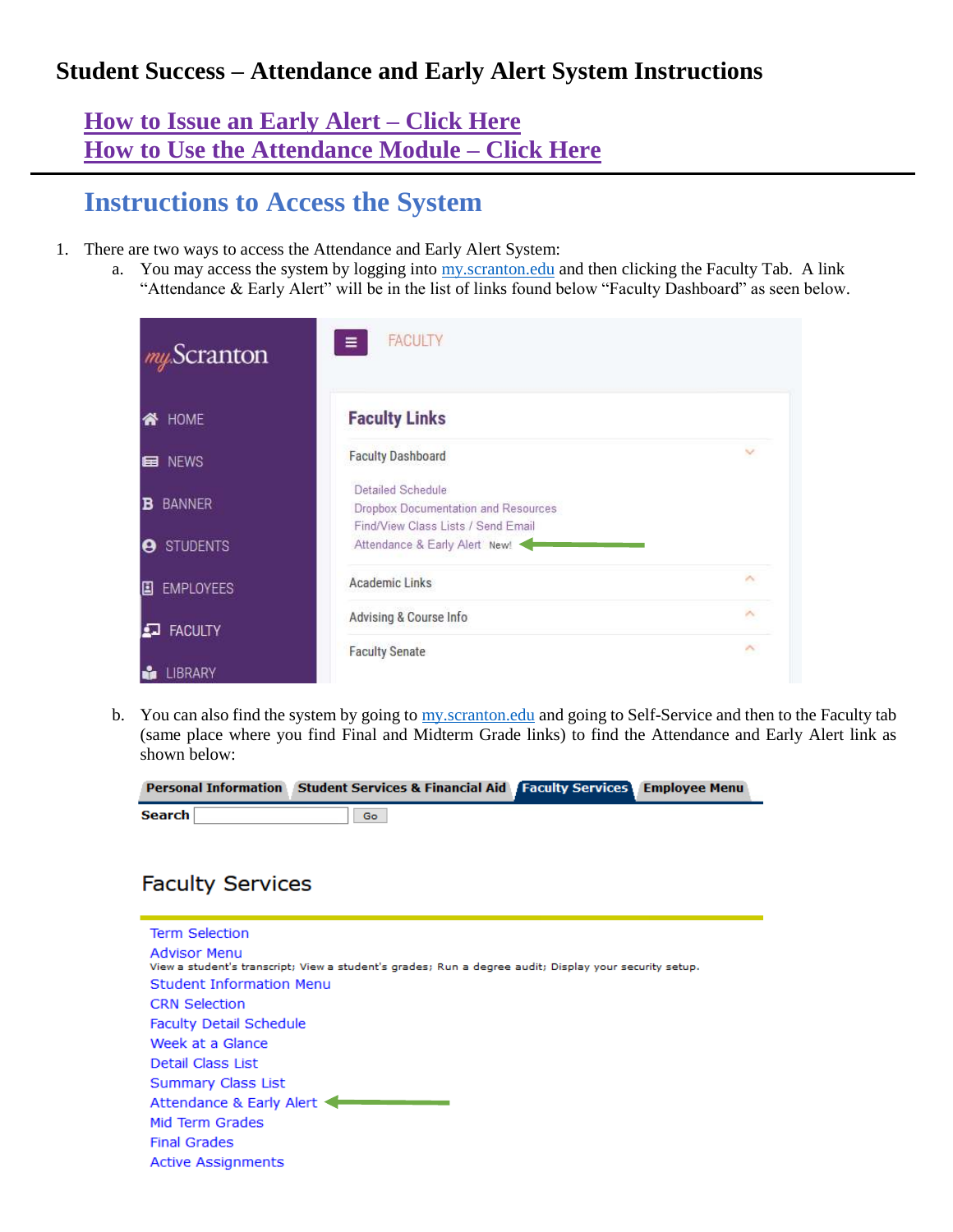2. You have successfully accessed the system when you reach the screen that will look like what you see below in the screenshot. See colorful icons for a description of what they identify.

You may see multiple terms listed if you are teaching courses in both the regular terms AND special terms. In this screenshot, there is only one regular term showing

Below the term you will see the term date span, the date when the system opens, the attendance deadline date, and the last day to submit an early alert

Courses will only show up in the list on this main page if the courses are currently active in the term listed

If you have not entered any attendance information or early alerts, "Not started" displays next to each course

| STUDENT ATTENDANCE & EARLY ALERT                                                                                                                                                                                                                                       |                                                                                              |             |
|------------------------------------------------------------------------------------------------------------------------------------------------------------------------------------------------------------------------------------------------------------------------|----------------------------------------------------------------------------------------------|-------------|
| <b>Attendance &amp; Alerts</b>                                                                                                                                                                                                                                         | Fall 2021 / Full Term                                                                        |             |
| The University collects student <b>Attendance</b> in<br>order to remain compliant with federal regulations.                                                                                                                                                            | From: Aug 30-Dec 18   Form opened Sep 6. Submit attendance by Sep 20, early alerts by Oct 18 |             |
| Faculty are required to report students not in<br>attendance.                                                                                                                                                                                                          | COMM 210: (EPW) Logical/Rhetor Analysis (10290)                                              | Not Started |
| You can also use this form to submit Early Alert<br>notifications. Early Alert is a proactive, student-                                                                                                                                                                | ENGR 150: (FYDT, FYOC) Fnd of PHYS & ENGR (11108)                                            | Not Started |
| centered system of communication between<br>faculty, staff and academic advisors that facilitates<br>the identification of students who are not<br>performing optimally in the academic setting in<br>order to provide them with resources and support<br>for success. | PHYS 150: (FYDT, FYOC) Fnd of PHYS & ENGR (11144)                                            | Not Started |
| You can report Attendance and submit Early<br>Alerts starting the second week of the term. You<br>can access this form as many times as needed<br>through the closing dates.                                                                                           |                                                                                              |             |
| View your previous submissions here.                                                                                                                                                                                                                                   |                                                                                              |             |

# **The next two sets of instructions will show you how to use the Attendance portion and the Early Alert portion of the new system**

**[How to Issue an Early Alert –](#page-4-0) Click Here [How to Use the Attendance Module –](#page-2-0) Click Here**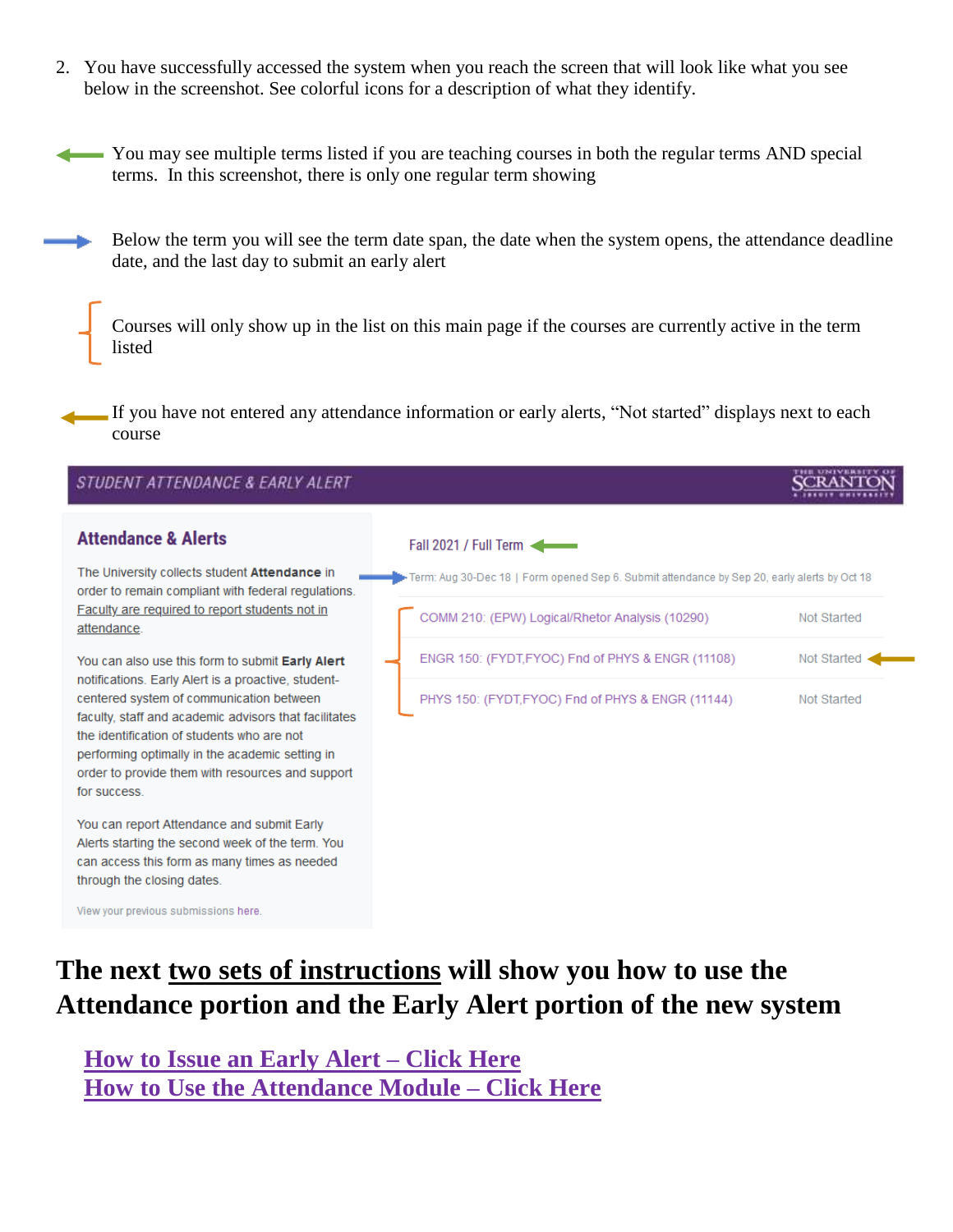# <span id="page-2-0"></span>**Instructions for Attendance Portion of System**

- 1. The attendance portion of this system is **not for daily attendance**. This system is set up to indicate whether a student is attending your course OR if the student has never attended. The attendance portion of this system is to correct roster issues. Intermittent attendance from a student is something you submit as an **early alert**.
- 2. We ask that you complete the attendance portion of the system only once during the semester. Please also follow the guidance you receive from the Registrar Office.
- 3. When ready to complete the attendance portion of the system for a course, click the title of the course to access the roster from the main system page. You will see the following:
	- a. Course and Term info, and days you have left for attendance and early alerts
	- b. Your roster with **student photos**, names, and R numbers (blurred out in screenshot)
	- c. Two toggle switches: one for Attendance and the other for Early Alert. By default, a student displays as "Attending" and has "No Early Alert".

| STUDENT ATTENDANCE & EARLY ALERT                                                                                                                         | <b>THE OMINERSITY</b><br><b>SCRANTO</b> |
|----------------------------------------------------------------------------------------------------------------------------------------------------------|-----------------------------------------|
| <b>COMM 210</b> (EPW) Logical/Rhetor Analysis                                                                                                            | <b>O</b> About<br>Change Course<br>e    |
| Fall 2021 / Full Term /CRN 10290                                                                                                                         |                                         |
| You've not yet recorded Attendance. You have 15 days left. Closing date is Mon Sep 20<br>43 days left to submit Early Alerts. Closing date is Mon Oct 18 |                                         |
| No Early Alert<br><b>Attending</b>                                                                                                                       |                                         |
| No Early Alert<br><b>Attending</b>                                                                                                                       |                                         |
| No Early Alert<br><b>Attending</b>                                                                                                                       |                                         |
| No Early Alert<br><b>Attending</b>                                                                                                                       |                                         |
| No Early Alert<br><b>Attending</b>                                                                                                                       |                                         |
| <b>Save Attendance &amp; Early Alerts</b>                                                                                                                |                                         |

4. As an example, let us say the first and third students in this list have never attended the course. When you click their Attendance toggle switches the toggles turns to gray and indicates "Not Attending" as shown below. Click the "Save Attendance & Early Alerts" button to save.

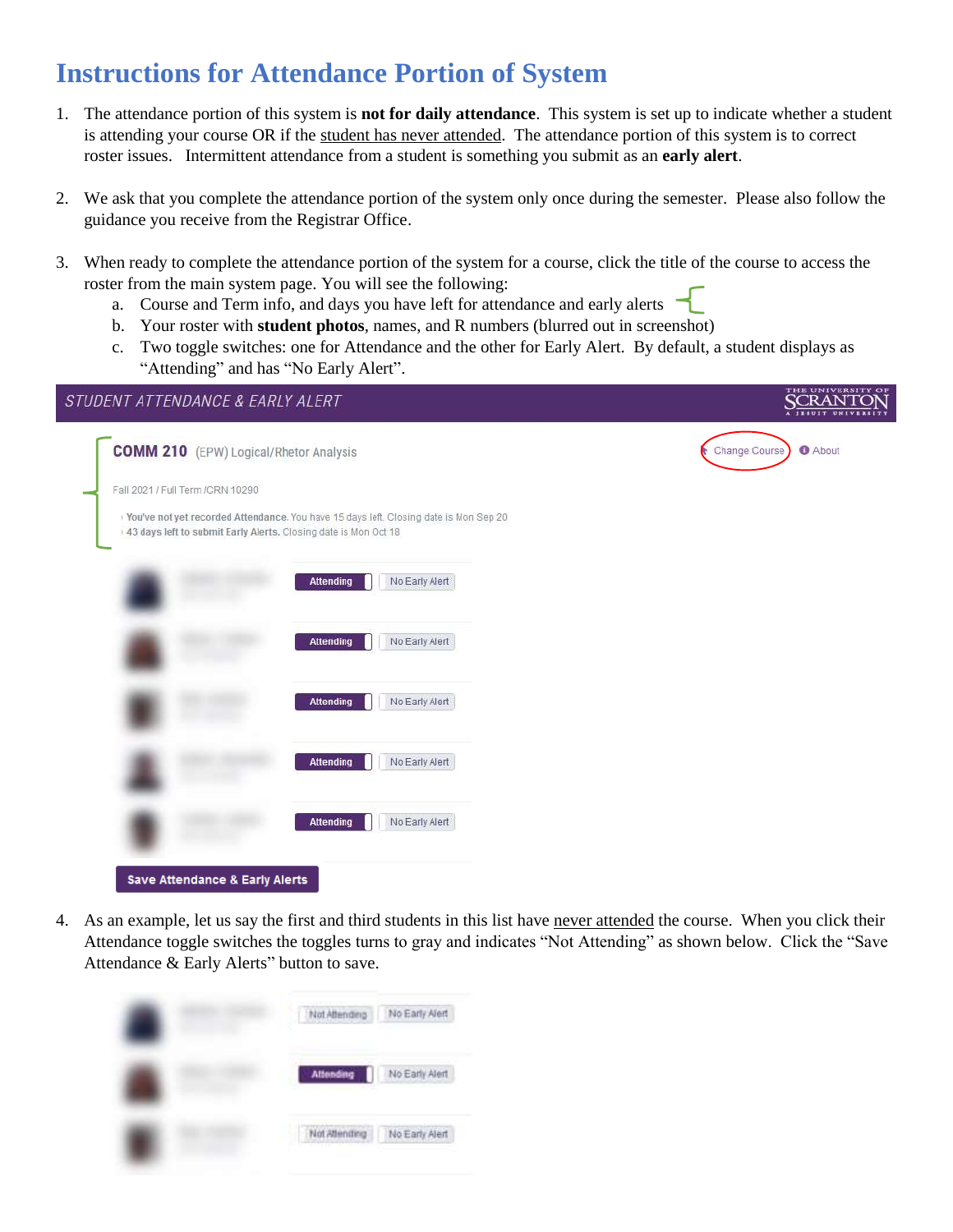- 5. After you click the save button, the page will indicate changes were saved in a colorful banner at the top of the page.
- 6. To get back to the main system screen, click the "Change Courses" link at the top of the roster page (shown inside the red oval in previous screenshot). The main system page now looks like the following below in the screenshot. You will see that the screen indicates, "2 Not Attending" (because that is how many I chose in this example) and that no early alerts were issued.
- 7. Repeat this process for your other courses and only choose "Not Attending" for those students who have never attended the course (or in some cases came on the first day and never again).

STUDENT ATTENDANCE & EARLY ALERT

#### **Attendance & Alerts**

The University collects student Attendance in order to remain compliant with federal regulations. Faculty are required to report students not in attendance.

You can also use this form to submit Early Alert notifications. Early Alert is a proactive, studentcentered system of communication between faculty, staff and academic advisors that facilitates the identification of students who are not performing optimally in the academic setting in order to provide them with resources and support for success.

You can report Attendance and submit Early Alerts starting the second week of the term. You can access this form as many times as needed through the closing dates.

View your previous submissions here.

#### Fall 2021 / Full Term

Term: Aug 30-Dec 18 | Form opened Sep 6. Submit attendance by Sep 20, early alerts by Oct 18 COMM 210: (EPW) Logical/Rhetor Analysis (10290) 2 Not Attending No Early Alerts ENGR 150: (FYDT, FYOC) Fnd of PHYS & ENGR (11108) Not Started PHYS 150: (FYDT,FYOC) Fnd of PHYS & ENGR (11144) Not Started

**SCRANTO**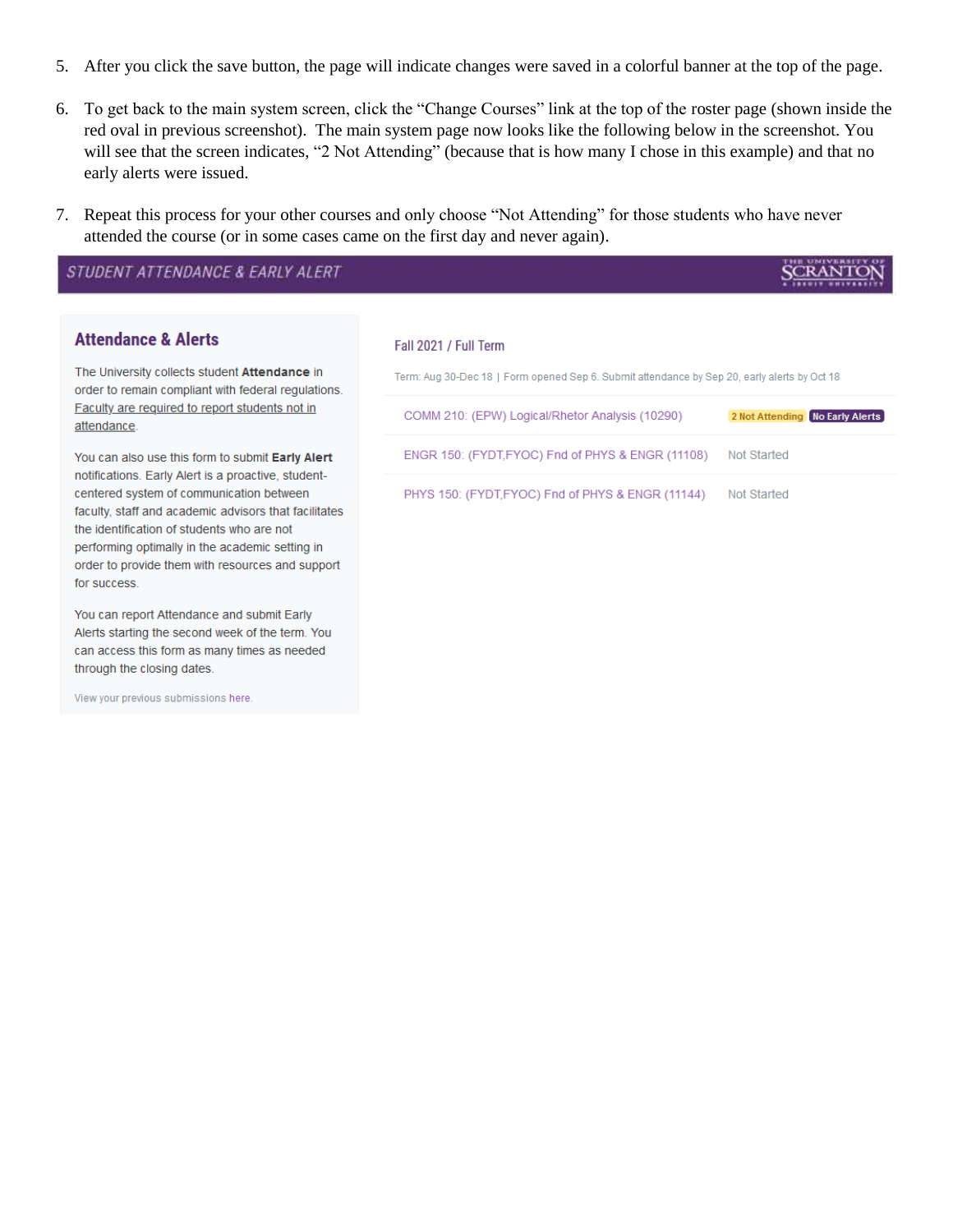# <span id="page-4-0"></span>**Instructions for Issuing an Early Alert in the System**

- 1. Early alerts may be input into the system any time the system is open.
- 2. When you would like to issue an early alert, click the title of the course from the main system page to access the roster. You will see the same screen (see below) as when you completed the attendance portion of the system with your attendance updates (if you made any).



3. As an example, if you click the early alert toggle button next to the second student you will see the following.

| STUDENT ATTENDANCE & EARLY ALERT                                                                                                                                                           |   |                                                                                                                                   |                                 |
|--------------------------------------------------------------------------------------------------------------------------------------------------------------------------------------------|---|-----------------------------------------------------------------------------------------------------------------------------------|---------------------------------|
| <b>COMM 210</b> (EPW) Logical/Rhetor Analysis                                                                                                                                              |   |                                                                                                                                   | Change Course<br><b>B</b> About |
| Fall 2021 / Full Term /CRN 10290                                                                                                                                                           |   |                                                                                                                                   |                                 |
| 15 days left to change Attendance, Closing date is Mon Sep 20<br>43 days left to submit Early Alerts. Closing date is Mon Oct 18<br>Information below was last updated by you on Mon Aug 9 |   |                                                                                                                                   |                                 |
|                                                                                                                                                                                            |   | No Early Alert<br>Not Attending                                                                                                   |                                 |
|                                                                                                                                                                                            |   | <b>Early Alert</b><br><b>Attending</b>                                                                                            |                                 |
|                                                                                                                                                                                            |   | Enter any early alert comments here. Please choose one or more categories<br>below to indicate the type of alert you are issuing. |                                 |
|                                                                                                                                                                                            |   |                                                                                                                                   |                                 |
|                                                                                                                                                                                            | ❤ | Alert Categories                                                                                                                  | ×.                              |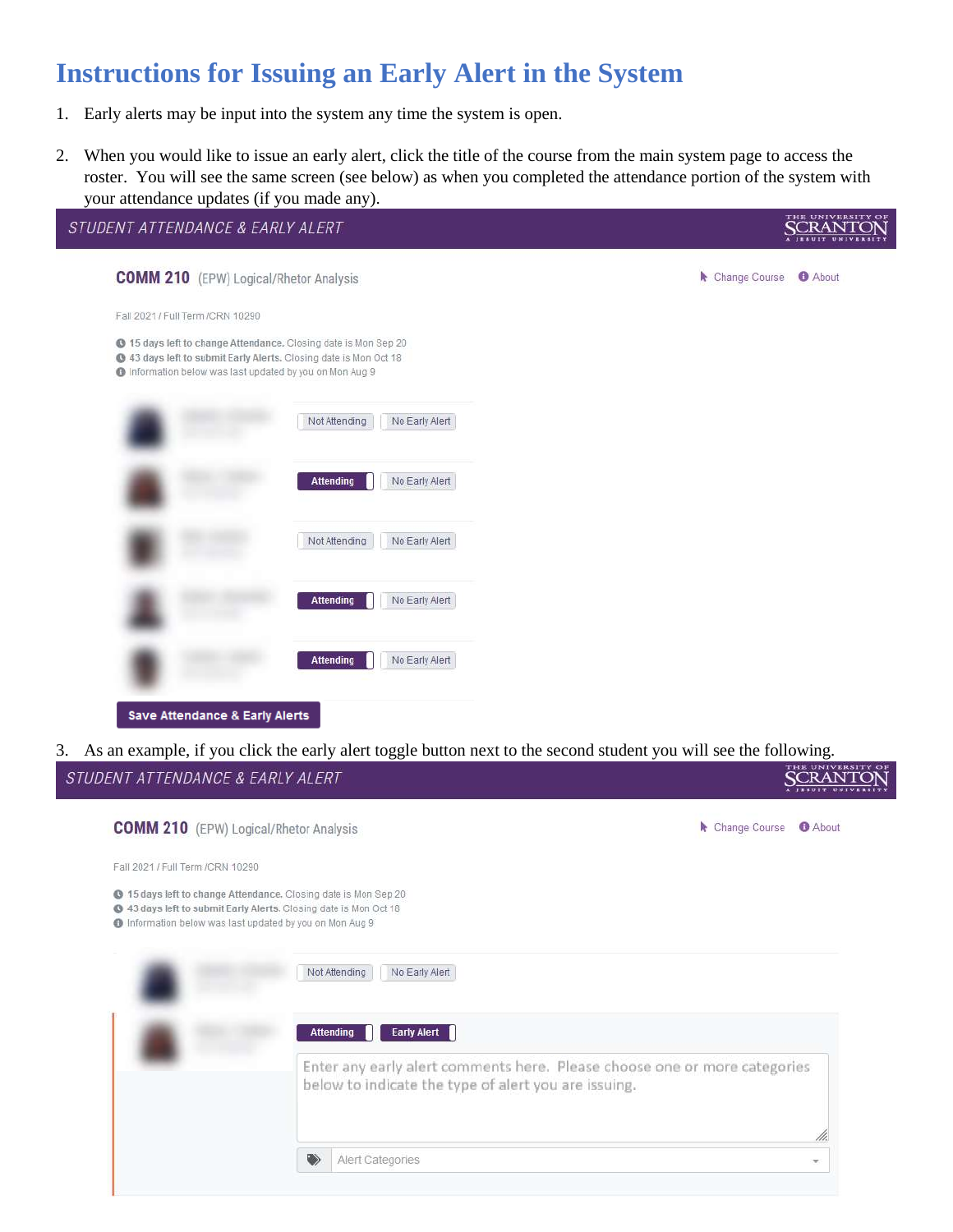4. The early alert toggle turns purple indicating an early alert is present for that student. You may enter any comments about the early alert into the text field (as it indicates). Then choose the type of alert by selecting one or more categories from the drop down list as shown below. In this example below, two alert options were selected indicated by the gray check marks. Please follow the guidance given in the "**[Guidance for Course Instructors and Advisors](https://www.scranton.edu/academics/provost/student-retention/assets/documents/guidance-for-course-instructors-and-advisors-august-2021.pdf)**" document for what is an appropriate early alert to submit.

| <b>COMM 210</b> (EPW) Logical/Rhetor Analysis                                                                                                                                              |                  |                                                                                             | Change Course | <b>O</b> About |
|--------------------------------------------------------------------------------------------------------------------------------------------------------------------------------------------|------------------|---------------------------------------------------------------------------------------------|---------------|----------------|
| Fall 2021 / Full Term /CRN 10290                                                                                                                                                           |                  |                                                                                             |               |                |
| 15 days left to change Attendance. Closing date is Mon Sep 20<br>43 days left to submit Early Alerts. Closing date is Mon Oct 18<br>Information below was last updated by you on Mon Aug 9 |                  |                                                                                             |               |                |
|                                                                                                                                                                                            |                  | Not Attending<br>No Early Alert                                                             |               |                |
|                                                                                                                                                                                            | <b>Attending</b> | <b>Early Alert</b>                                                                          |               |                |
|                                                                                                                                                                                            |                  | Here are my comments about the early alert. You may put any information here that will help |               |                |
|                                                                                                                                                                                            |                  |                                                                                             |               |                |
|                                                                                                                                                                                            |                  | supplement the type of alerts chosen from the drop down                                     |               |                |
|                                                                                                                                                                                            | ◈                | 2 items selected                                                                            |               |                |
|                                                                                                                                                                                            |                  | Other: (explain in comments)                                                                |               |                |
|                                                                                                                                                                                            | Not A            | Poor performance on exam(s), paper(s), or other major class assignment(s)                   |               |                |
|                                                                                                                                                                                            |                  | Poor performance on quiz(zes)<br>Student is exhibiting nonacademic concerns                 |               |                |
|                                                                                                                                                                                            |                  | Student is not prepared for nor engaged with material during class                          | √             |                |
|                                                                                                                                                                                            | Atter            | Student is not submitting homework or other class assignments                               |               |                |
|                                                                                                                                                                                            |                  | Student seems to struggle with material and should consider a tutor                         |               |                |
|                                                                                                                                                                                            |                  | Student's class punctuality and/or attendance is irregular                                  |               |                |
|                                                                                                                                                                                            | <b>Attending</b> | No Early Alert                                                                              |               |                |

- 5. For any alert that does not fit in the categories in the drop down, please choose "Other (explain in comments)" and further explain in the comments box.
- 6. Once you are finished entering any early alert comments and have chosen the type(s) of alert, you may repeat this process for other students.
- 7. Click the "Save Attendance and Early Alerts" button when finished. The page will indicate changes have been saved in a colorful banner at the top of the page. Click the "Change Course" link to get back to the main system screen.
- 8. **Once you click the save button, the student along with you will receive the email that is sent to the student's academic advisor (give it some time to arrive in your inbox).** From this point, the academic advisor will contact the student.